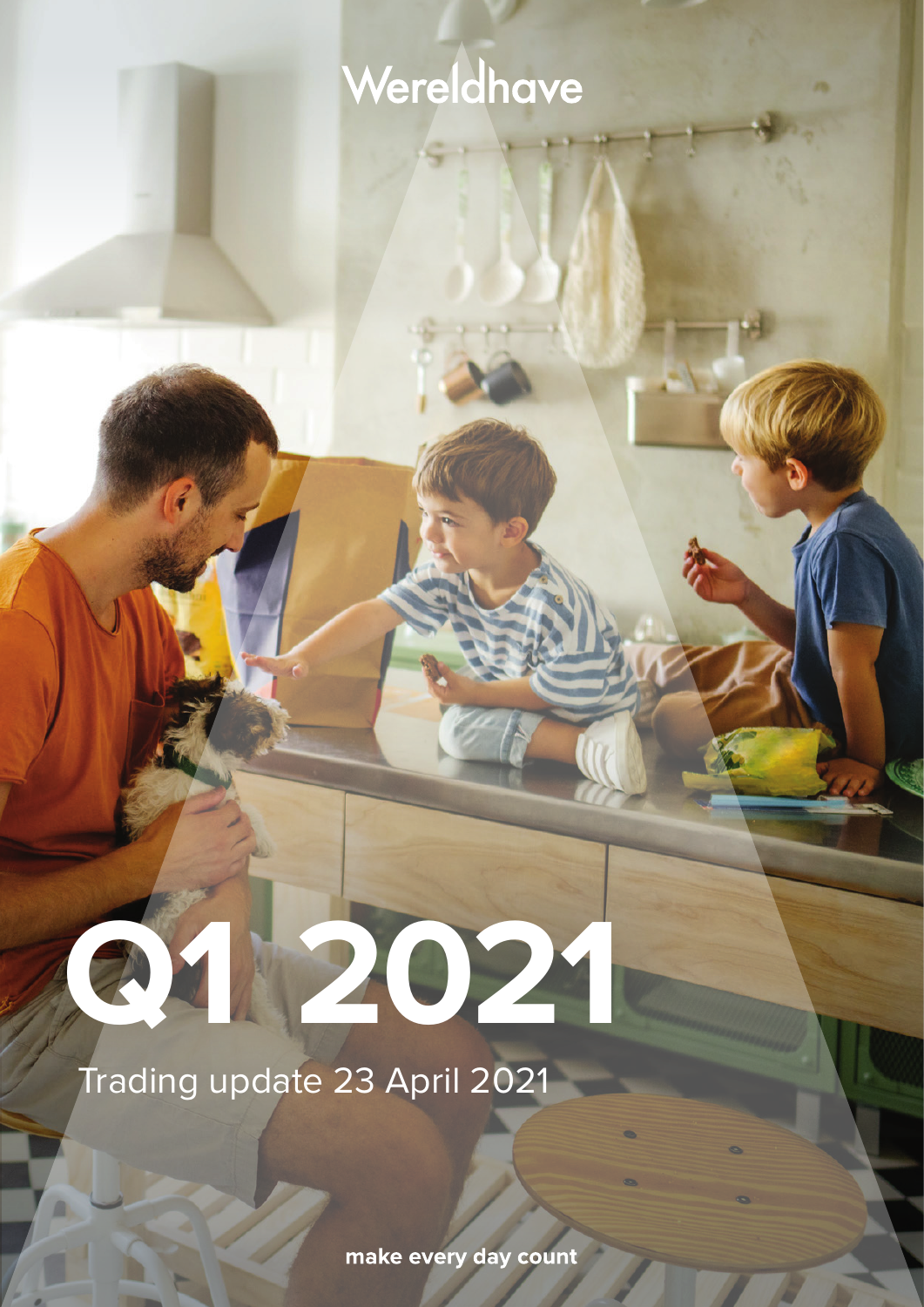## **Key items**

**Benelux disposal program almost completed**

**EUR 32m new financing arranged; expected to secure liquidity until Q3 2023 soon**

**Shopping center occupancy relatively stable at 94%**

**Successful delivery of FSC concepts in 2020 pushes NPS score to +9 from +4**

**Outlook for 2021 direct result per share at the lower end of the previous guidance of € 1.80 - 2.00**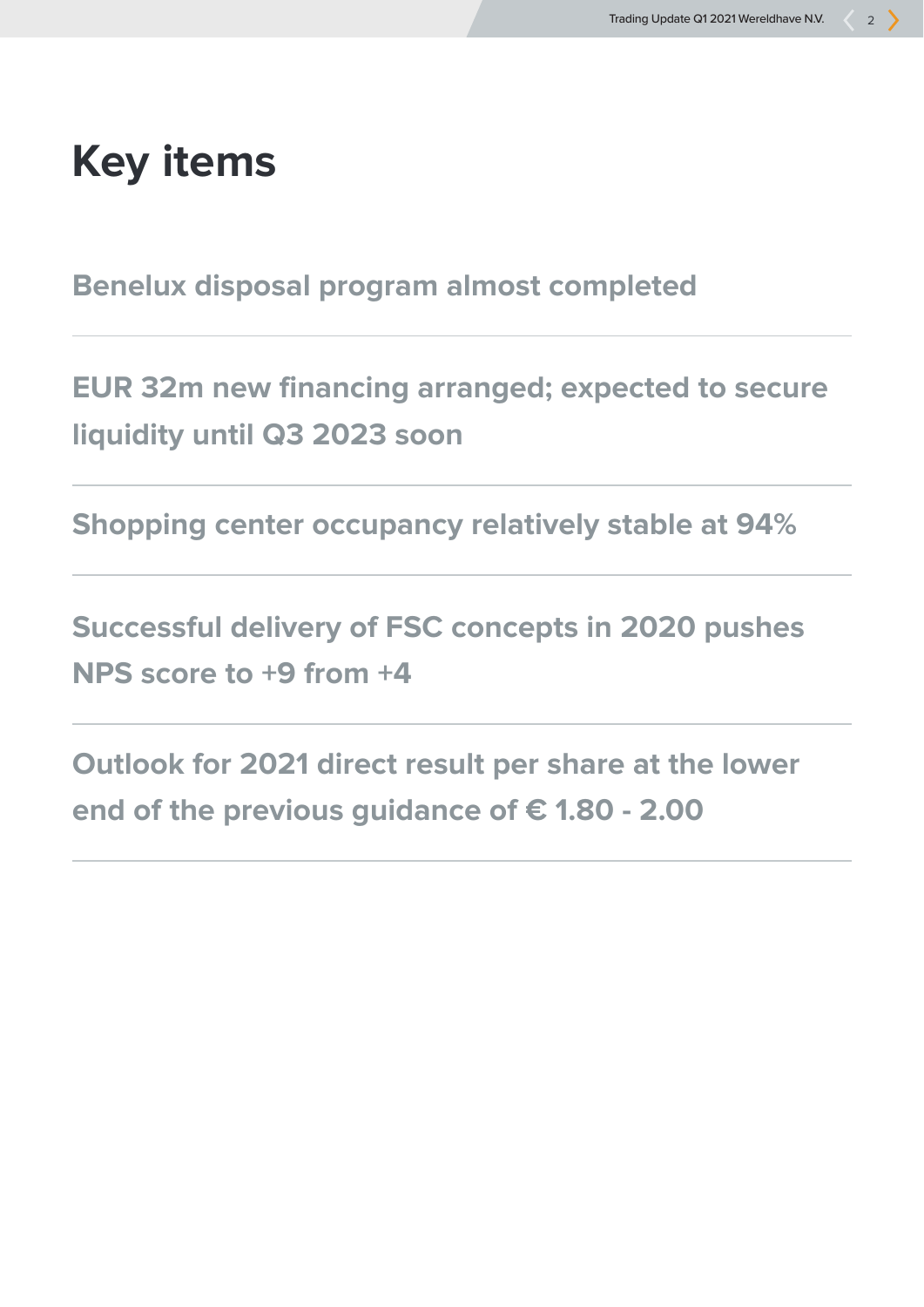## **Message from our CEO**

Whilst all of us are awaiting the end of lockdowns and progress with vaccinations, Q1 again proved the resilience of our business. We are confident that, once restrictions are eased, physical retail will pick up quickly. Sales numbers from Belgium during Q1 were only 5-10% below what we believe are "normal" trading levels, despite restrictions in place and closed food & beverage (F&B) stores, underpinning our capacity to rebound from the current Covid-19 crisis.

For the time being, rent collection continues to require extraordinary efforts and, in Q1, came out below Q3 and Q4 2020 levels, as our Dutch portfolio spent a full quarter in lockdown for the first time. In addition, in the Netherlands and France, government support for our tenants is improving, but has not yet been finalized or paid. We are therefore taking a cautious approach to signing new Covid-19 related deals in order to avoid unnecessary discounts, particularly with larger chains. This had an impact on Q1 rent collection, especially in France.

I am proud of our leasing teams who, despite the workload related to Covid-19 deals, have managed to both keep occupancy rates relatively stable and sign a number of new food anchor deals. In France, we have secured several food anchors by renewing leases. We are also in advanced negotiations with a new food anchor at Docks Vauban in Le Havre following the departure of Leclerc last year and also signed two new anchor locations in the Netherlands. Additionally, we signed a package deal that secures the rental contracts for all six Dutch H&M stores. Over the past quarters H&M has decided to stay at all the locations within our portfolio.

On financing we were able to raise € 32m through the private placement of an inaugural green bond in Belgium, above our original € 30m target. This shows we can leverage our strong ESG performance in recent years to tap into more favorable green financing. Additionally, we are in advanced stages to extend other debt maturities. With these steps, we will likely extend our available liquidity from Q3 2022 to Q3 2023.

From a LifeCentral strategy perspective, we made significant progress during Q1, selling shopping center Etten-Leur. We are happy we have now sold the lower-quality tail of our Dutch portfolio. Additionally, we are close to finalising the sale of shopping center Koningshoek in Maassluis. Our view is that Dutch capital values for our centers are now bottoming out as a result of an active transaction market and firm pricing.

Progress is being made on our first four FSC projects Vier Meren, Tilburg, Ring Shopping Kortrijk and Belle-Île. These projects are scheduled for completion towards the end of 2022, or most likely 2023 for Belle-île. Funding for these LifeCentral projects will come from the proceeds of our Dutch and French disposals. Our disposal process in France has just been relaunched and we aim to report the first disposals in the second half of this year.

Due to longer than previously anticipated lockdowns, we expect our 2021 direct result per share to come out at the lower end of the previous range of  $\epsilon$  1.80 to  $\epsilon$  2.00.

Matthijs Storm – CEO Schiphol, 23 April 2021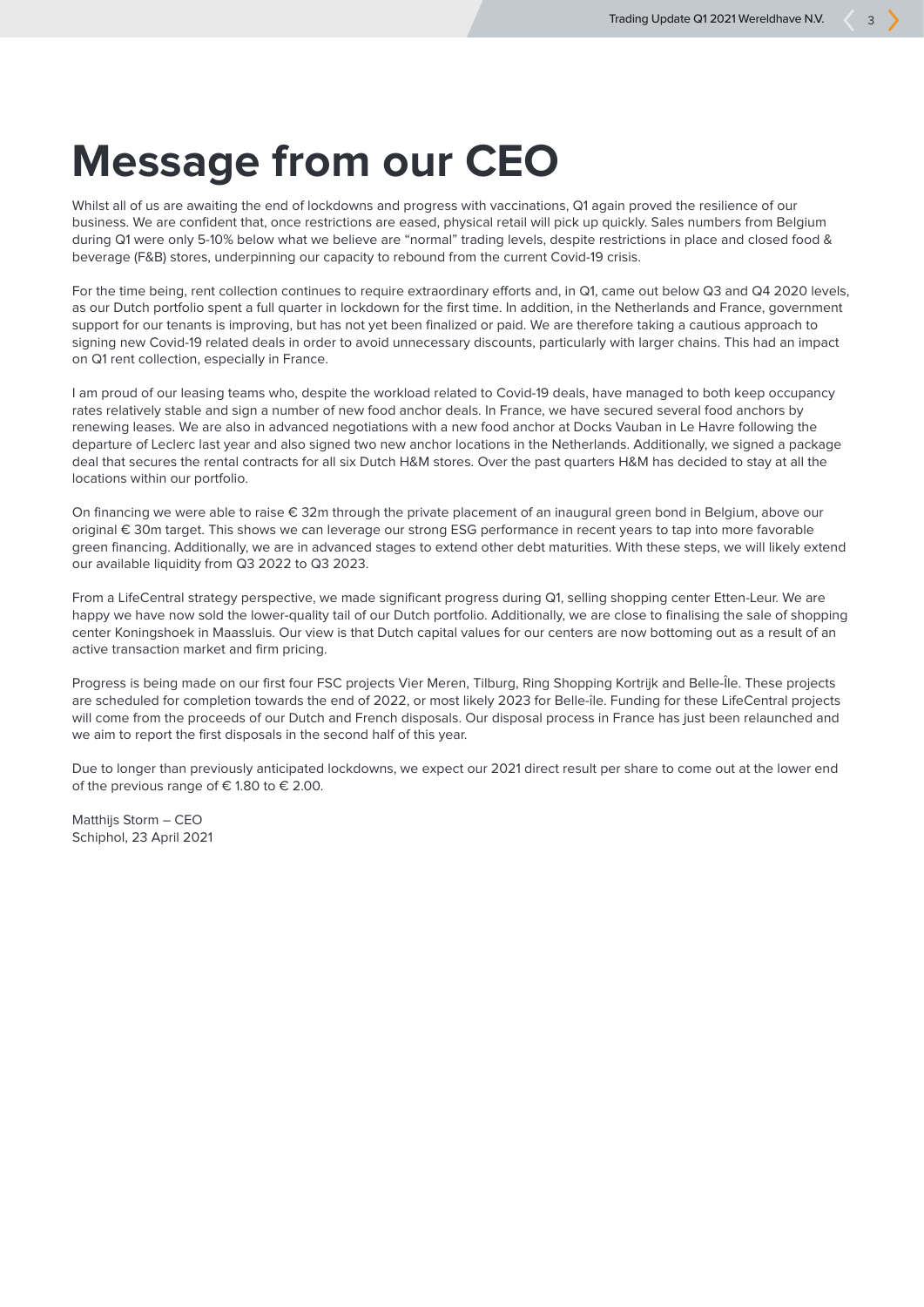## **Summary**

| Key financial metrics ( $x \in 1,000$ )<br>43,507<br>49,004<br>Gross rental income<br>$-11.2\%$<br>31,044<br>39,411<br>$-21.2%$<br>Net rental income<br>29,748<br>$-27.9%$<br>21,438<br>Direct result<br>$-152.9%$<br>$-20,038$<br>$-7,925$<br>Indirect result<br>1,400<br>21,823<br>$-93.6%$<br>Total result |                              | Q1 2021 | Q1 20 20 | Change |
|---------------------------------------------------------------------------------------------------------------------------------------------------------------------------------------------------------------------------------------------------------------------------------------------------------------|------------------------------|---------|----------|--------|
|                                                                                                                                                                                                                                                                                                               |                              |         |          |        |
|                                                                                                                                                                                                                                                                                                               |                              |         |          |        |
|                                                                                                                                                                                                                                                                                                               |                              |         |          |        |
|                                                                                                                                                                                                                                                                                                               |                              |         |          |        |
|                                                                                                                                                                                                                                                                                                               |                              |         |          |        |
|                                                                                                                                                                                                                                                                                                               |                              |         |          |        |
|                                                                                                                                                                                                                                                                                                               | Per share items $(\epsilon)$ |         |          |        |
| 0.45<br>0.66<br>$-31.4%$<br>Direct result                                                                                                                                                                                                                                                                     |                              |         |          |        |
| $-0.46$<br>$-206.9%$<br>$-0.15$<br>Indirect result                                                                                                                                                                                                                                                            |                              |         |          |        |
| $-0.01$<br>101.4%<br>0.51<br>Total result                                                                                                                                                                                                                                                                     |                              |         |          |        |
| 123.9%<br>0.46<br>Total return based on EPRA NTA<br>$-0.11$                                                                                                                                                                                                                                                   |                              |         |          |        |
| 0.63<br>$-100.0%$<br>Dividend paid<br>$\overline{\phantom{a}}$                                                                                                                                                                                                                                                |                              |         |          |        |

|                                                         | March 31, 2021 | December 31, 2020 | Change     |
|---------------------------------------------------------|----------------|-------------------|------------|
| Key financial metrics ( $x \in 1,000$ )                 |                |                   |            |
| Investment property                                     | 2,522,234      | 2,577,580         | $-2.1%$    |
| Assets held for sale                                    | 3,200          | 3,200             | 0.0%       |
| Net debt                                                | 1,135,511      | 1,185,779         | $-4.2%$    |
| Equity attributable to shareholders                     | 1,115,115      | 1,124,296         | $-0.8%$    |
| <b>EPRA performance metrics</b>                         |                |                   |            |
| EPRA EPS for Q1 (€/share)                               | 0.44           | 0.64              | $-30.8%$   |
| EPRA NRV (€/share)                                      | 30.14          | 30.26             | $-0.4%$    |
| EPRA NTA (€/share)                                      | 27.63          | 27.74             | $-0.4%$    |
| EPRA NDV (€/share)                                      | 26.69          | 26.59             | 0.4%       |
| <b>EPRA Vacancy rate</b>                                | 6.9%           | 5.9%              | $1.0$ pp   |
| EPRA Cost ratio (including direct vacancy costs) for Q1 | 33.9%          | 25.8%             | 8.1 pp     |
| <b>EPRA Net Initial Yield</b>                           | 5.9%           | 6.0%              | $-0.1$ pp  |
| <b>Other ratios</b>                                     |                |                   |            |
| Net LTV                                                 | 45.7%          | 46.7%             | $-1.0$ pp  |
| <b>ICR</b>                                              | 5.1x           | 5.3x              | $-0.2x$    |
| IFRS NAV (€/share)                                      | 27.74          | 27.97             | $-0.8%$    |
| Number of ordinary shares in issue                      | 40,270,921     | 40,270,921        | 0.0%       |
| Number of ordinary shares for NAV                       | 40,191,662     | 40,191,662        | 0.0%       |
| Weighted avg. number of ordinary shares outstanding     | 40,191,662     | 40,212,448        | $-0.1%$    |
| <b>Shopping Centers portfolio metrics</b>               |                |                   |            |
| Number of assets                                        | 27             | 29                | $-2$       |
| Surface owned (x 1,000m <sup>2</sup> ) <sup>1</sup>     | 766            | 809               | $-5.3%$    |
| LFL NRI growth                                          | $-25.2%$       | $-21.0%$          | $-4.2$ pp  |
| Occupancy rate                                          | 94.3%          | 95.0%             | $-0.7$ pp  |
| Theoretical rent ( $\epsilon/m^2$ )                     | 223            | 221               | 0.9%       |
| ERV ( $\varepsilon$ /m <sup>2</sup> )                   | 214            | 211               | 1.4%       |
| Footfall growth                                         | $-36.9%$       | $-22.8%$          | $-14.1$ pp |
| Proportion of mixed-use Benelux (in m <sup>2</sup> )    | 10.2%          | 10.0%             | $0.2$ pp   |
| Net Promotor Score (NPS) Benelux                        | 9              | 4                 | 5          |

1 Excluding developments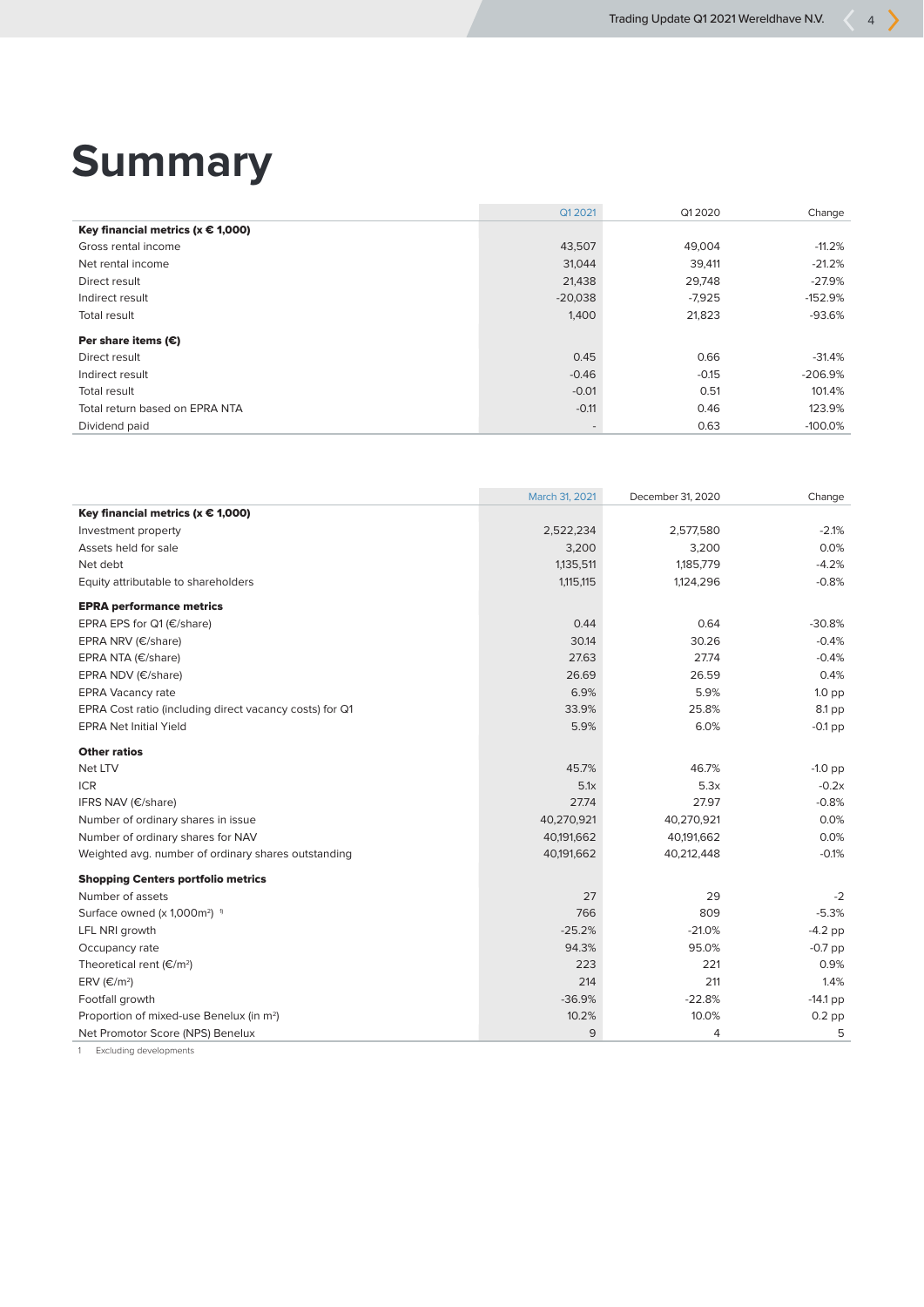## **Operations**

#### **France**

From February 1, larger non-food shopping centers of more than 20,000 m<sup>2</sup> were forced to close. This included all six of our French centers. Essential stores such as hypermarkets and pharmacies remained open. There are ongoing discussions about various government support measures for retail operators on rental payments and service charges to their landlord. Negotiations on rental payments with our tenants are extended, pending the first subsidies payment, clarity on new subsidies for larger tenants and plans for reopening. In Q1, this restricted our rent collection rate to a modest 62%. Eventually, we expect to be able to conclude lower discounts with tenants and speed up cash collection as soon as the government plans with regard to compensation for forced store closures are confirmed. Meanwhile, leasing activity remained strong in Q1 with contracts signed for close to 15,000 m².

#### **Belgium**

Except for F&B and hairdressers, shops in Belgium were allowed to remain open until the 27th of March under certain conditions. On this date, a new lockdown was introduced for an initial period of four weeks. This resulted in the closure of contact-related businesses, the continuation of the closure of food & beverage operators, compulsory appointments for nonessential shops, and a limit of fifty shoppers at any one time in the country's larger stores. On the 14th of April the government announced that the non-essential stores and the contact-related businesses will be allowed to open their doors under less strict conditions (the same as for the beginning of the year) as from April 26 and the food & beverage operators will be allowed to open their terraces as from May 8. Based on the evolution of the pandemic in the coming weeks, the government will announce later when the food & beverage operators will be able to open normally. Until now there has been no government support in Belgium for rental payments - either for retailers or landlords. Despite this, we have been able to collect 90% of the rents for Q1.

Despite this difficult context, 21 new leasing transactions have been secured during the first quarter and the planning of the renovation of the outside of the Ring Shopping in Kortrijk has been completed and works will start in the second quarter.

#### **Netherlands**

Non-essential stores were forced to close from December 15, 2020. Restrictions were gradually eased during Q1, allowing for click & collect at stores from February 10. Shopping by appointment for two persons at a time was introduced from March 3. From March 16, stores were permitted one visitor per 25  $m<sup>2</sup>$  up to a maximum of fifty persons. Contact-related businesses such as hairdressers could reopen from March 2. On April 20 the government announced that appointments for non-essential stores will no longer be required from April 28 onwards.

Late payments of government support resulted in delays in rent collection for Q1, which stood at 79%. Many retailers were forced to close and, with turnovers declining steeply, were reliant on government support to pay rent. The government provides support for retailers through its fixed cost allowance plan, called 'Tegemoetkoming Vaste Lasten' (TVL). TVL regulations regarding this subsidy differ each quarter. For Q4 2020, compensation covered to a maximum of 50-70% of theoretical fixed costs, depending on the percentage turnover loss. Compensation was limited to a maximum of € 90,000. For Q1 2021, maximum compensation for fixed costs has been set at 85% of maximum theoretical fixed costs, increasing to 100% for Q2 2021. For both quarters, the maximum amount increased to € 550,000 - 600,000. We understand the Q1 TVL will be paid around the end of April.

For our Sterrenburg center in Dordrecht, we signed contracts with several mixed-use tenants, including three F&B parties. We have also signed a new contract with HEMA for a new location in our Eggert center in Purmerend.

#### **Occupancy rate**

|                         | Q12020 | Q2 2020 | Q3 2020 | Q4 2020 | Q1 2021 |
|-------------------------|--------|---------|---------|---------|---------|
| Belgium                 | 96.4%  | 96.0%   | 96.3%   | 94.4%   | 95.1%   |
| France                  | 90.5%  | 90.6%   | 90.7%   | 92.8%   | 92.3%   |
| <b>Netherlands</b>      | 94.8%  | 96.4%   | 96.4%   | 96.6%   | 94.9%   |
| <b>Shopping centers</b> | 94.1%  | 94.8%   | 94.9%   | 95.0%   | 94.3%   |
| Offices (Belgium)       | 87.0%  | 87.0%   | 85.1%   | 77.5%   | 70.8%   |
| <b>Total portfolio</b>  | 93.8%  | 94.4%   | 94.4%   | 94.1%   | 93.1%   |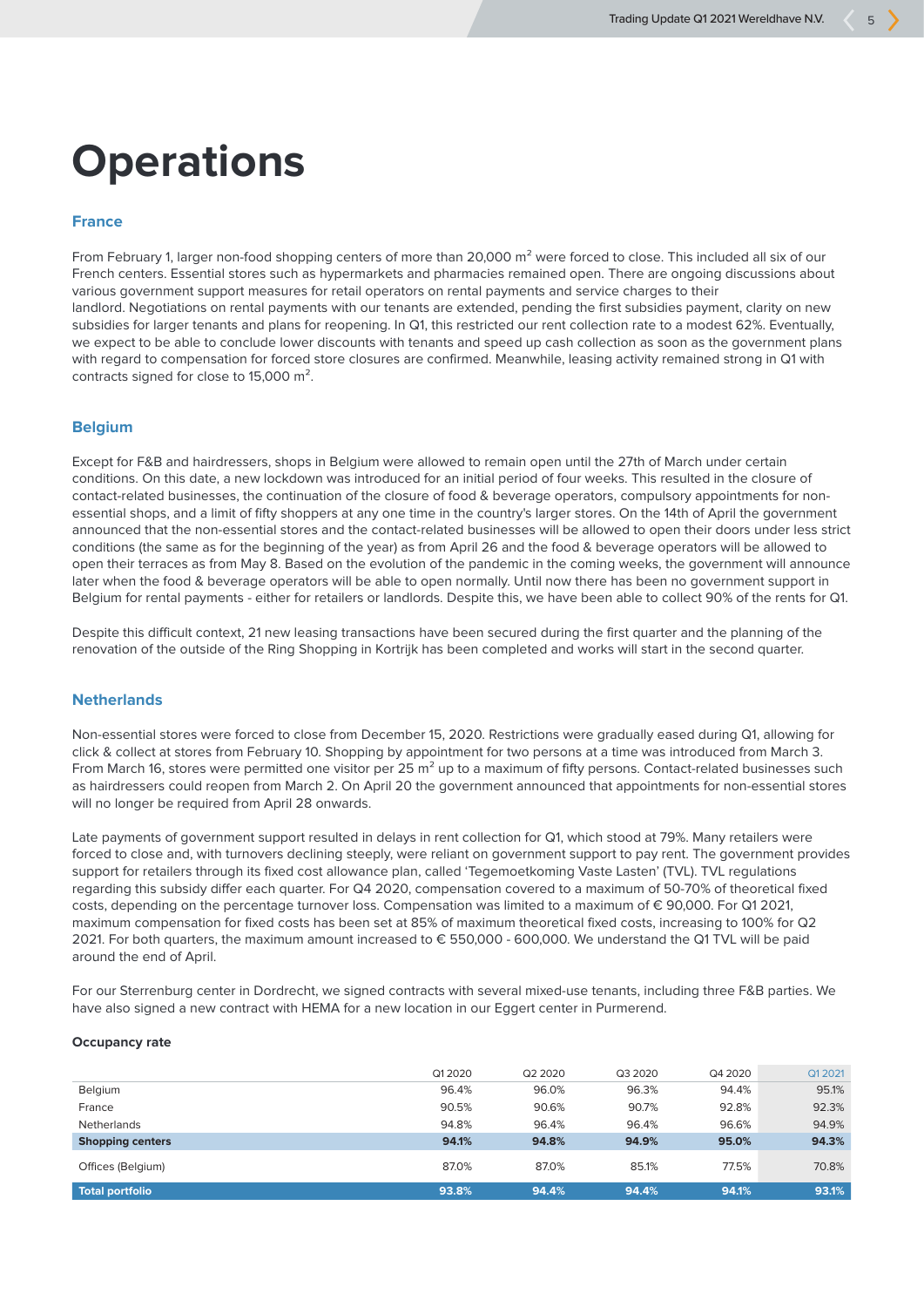#### **Footfall growth**

|                         | Q12020   | Q2 2020  | Q3 2020  | Q4 2020  | Q1 2021  |
|-------------------------|----------|----------|----------|----------|----------|
| <b>Shopping Centers</b> |          |          |          |          |          |
| Belgium                 | $-7.1%$  | $-51.3%$ | $-13.6%$ | $-38.5%$ | $-14.7%$ |
| France                  | $-18.5%$ | $-56.8%$ | $-19.9%$ | -39.3%   | $-43.4%$ |
| Netherlands             | $-4.3%$  | $-22.9%$ | $-6.8%$  | $-22.5%$ | $-39.6%$ |
| <b>Overall</b>          | $-12.1%$ | $-37.3%$ | $-11.8%$ | $-30.4%$ | $-36.9%$ |

From the € 4.9m rent receiveable for 2020 that we still expected to collect, already € 4.4m has been received. As a result, we have been able to improve the rent collection for 2020 rents from 94% to 95%.

#### **Rent collection**

|                | FY 2020 | Q1 2021 | FY 2020 adiusted <sup>1</sup> | $Q1$ 2021 adjusted $\sqrt[1]{ }$ |
|----------------|---------|---------|-------------------------------|----------------------------------|
| Belgium        | 89%     | 86%     | 97%                           | 90%                              |
| France         | 85%     | 62%     | 86%                           | 62%                              |
| Netherlands    | 94%     | 75%     | 98%                           | 79%                              |
| <b>Overall</b> | 90%     | 75%     | 95%                           | 77%                              |

1 Adjusted for arrangements such as discounts

## **Strategic developments**

Wereldhave's strategy is focused on anticipating long-term trends by transforming our centers into strong, future-proof and growing Full Service Centers. To maximize long-term value growth for shareholders, we focus only on those centers that will deliver above market total returns. We call this our LifeCentral strategy.

#### **Financing**

On the financing side, we have been able to raise € 32m through the private placement of an inaugural green bond in Belgium, above our original € 30m target. This shows we can leverage our strong ESG performance in recent years to tap into more favorable green financing. Additionally, we are in advanced stages to extend other debt maturities. These steps result in a healthy liquidity profile. Available liquidity will then be extended from Q3 2022 to Q3 2023.

#### **Disposal program**

In short time, Wereldhave has been able to strengthen its Benelux portfolio by increasing focus on future-proof Full Service Center transformations. The remaining portfolio will continue to create value for communities, tenants and shareholders. Since the announcement of the new strategy in February 2020, we have sold assets worth € 127m in total, including the disposal of Les Passages de Mériadeck.

In addition to the sale of our In de Bogaard shopping center in Rijswijk, shopping center Etten-Leur was sold and transferred to its new owners at the end of March for a gross amount of € 18m. We are close to finalizing the sale of shopping center Koningshoek in Maassluis. Transfer of the Koningshoek property is planned for Q2 2021.

The indirect result for Q1 of € -20m contains the impact from a negative revaluation on our Stadsplein property in Genk, and the book loss on disposals of shopping centers In de Bogaard and Etten-Leur. Amongst other items, the book loss can be explained by a real estate investment market that does not favour fragmented ownership in a challenging local market, the lack of a food anchor, a relatively high level of dependence on a challenging fashion segment and paid parking. We estimated that a transformation into FSCs would result in an unfavourable risk-return for shareholders.

#### **Full Service Center Transformations**

During Q1, we stepped up plans for the refurbishment of Sterrenburg in Dordrecht, welcoming several F&B operators. Commercialization has started for the fresh food zone in Genk, while our last-mile delivery service Connect is now operational at our Kronenburg shopping center in Arnhem as well. The construction works for the renovation of Ring Shopping Kortrijk will start in Q2.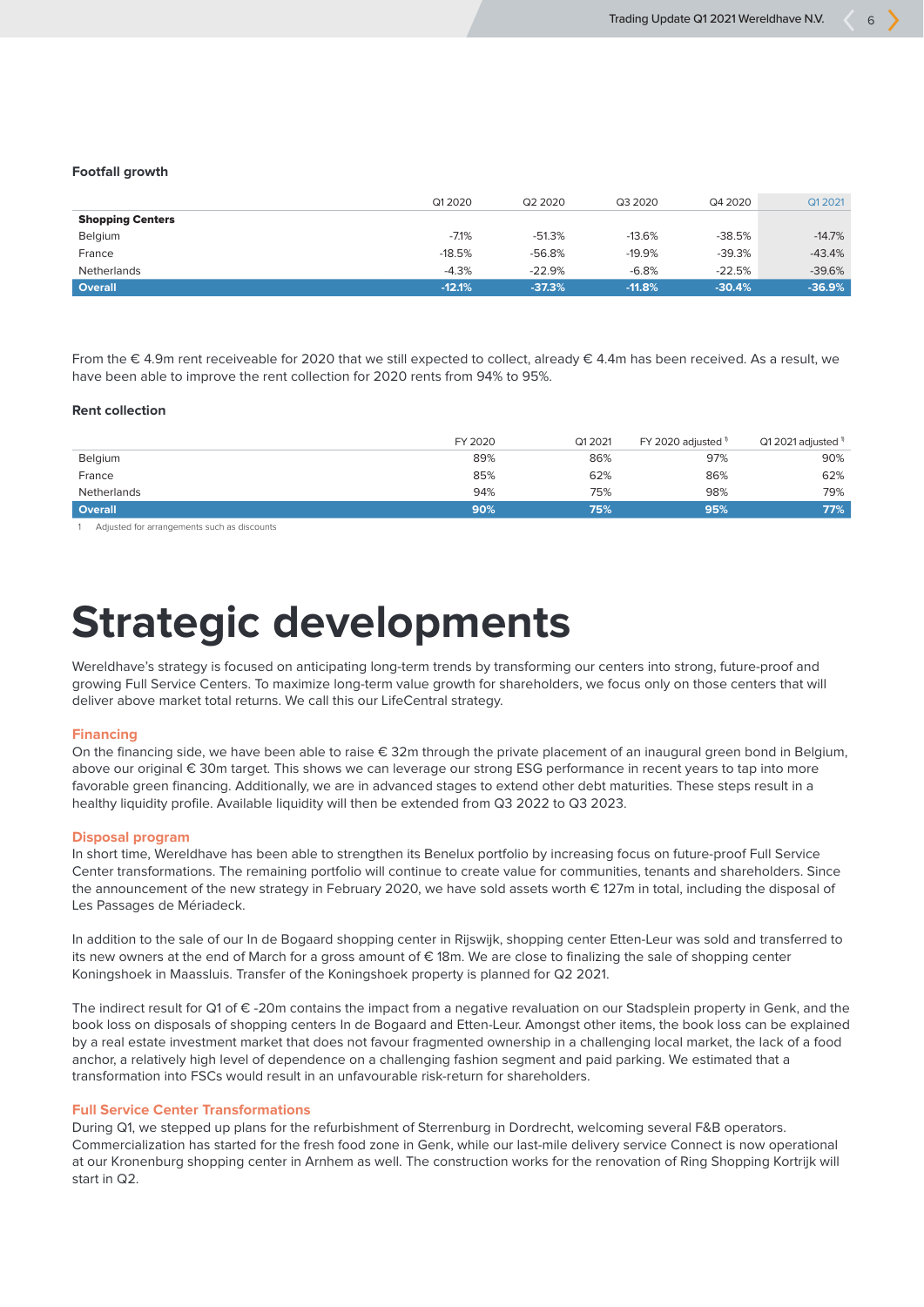## **Outlook**

We expect a direct result for 2021 at the lower end of the range between € 1.80 and € 2.00 per share on a constant portfolio basis and assume forced store closures as part of current lockdown measures will end in the first half of Q2 2021, which is still uncertain.

For further information: Ruud van Maanen + 31 20 702 78 43 ruud.van.maanen@wereldhave.com